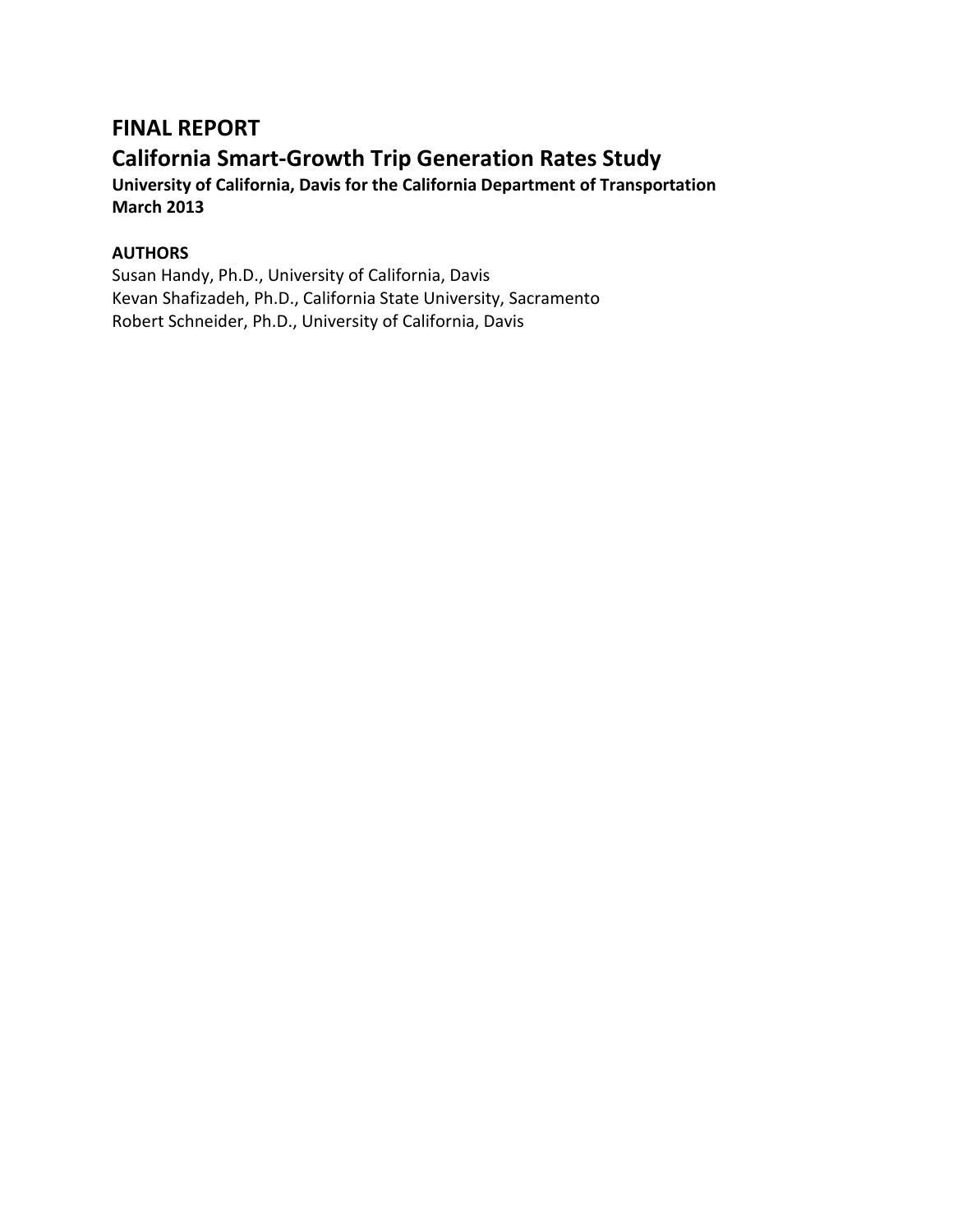#### **FUNDING**

This project was funded by the California Department of Transportation (Caltrans) with Federal Highway Administration (FHWA) State Planning & Research Program (SPR) and State Public Transportation Account (PTA) funds provided by the Caltrans Headquarters Divisions of Transportation Planning, and Research & Innovation. Ms. Terry Parker, Senior Planner in the Transportation Planning Division's Office of Community Planning, provided overall coordination of this project and Final Report preparation.

#### **DISCLAIMER**

The contents of this report reflect the views of the authors, who are responsible for the accuracy of information presented herein. The contents do not necessarily reflect the official views or policies of the State of California or the Federal Highway Administration (FHWA). This report and other project products do not constitute a standard, specification, or regulation.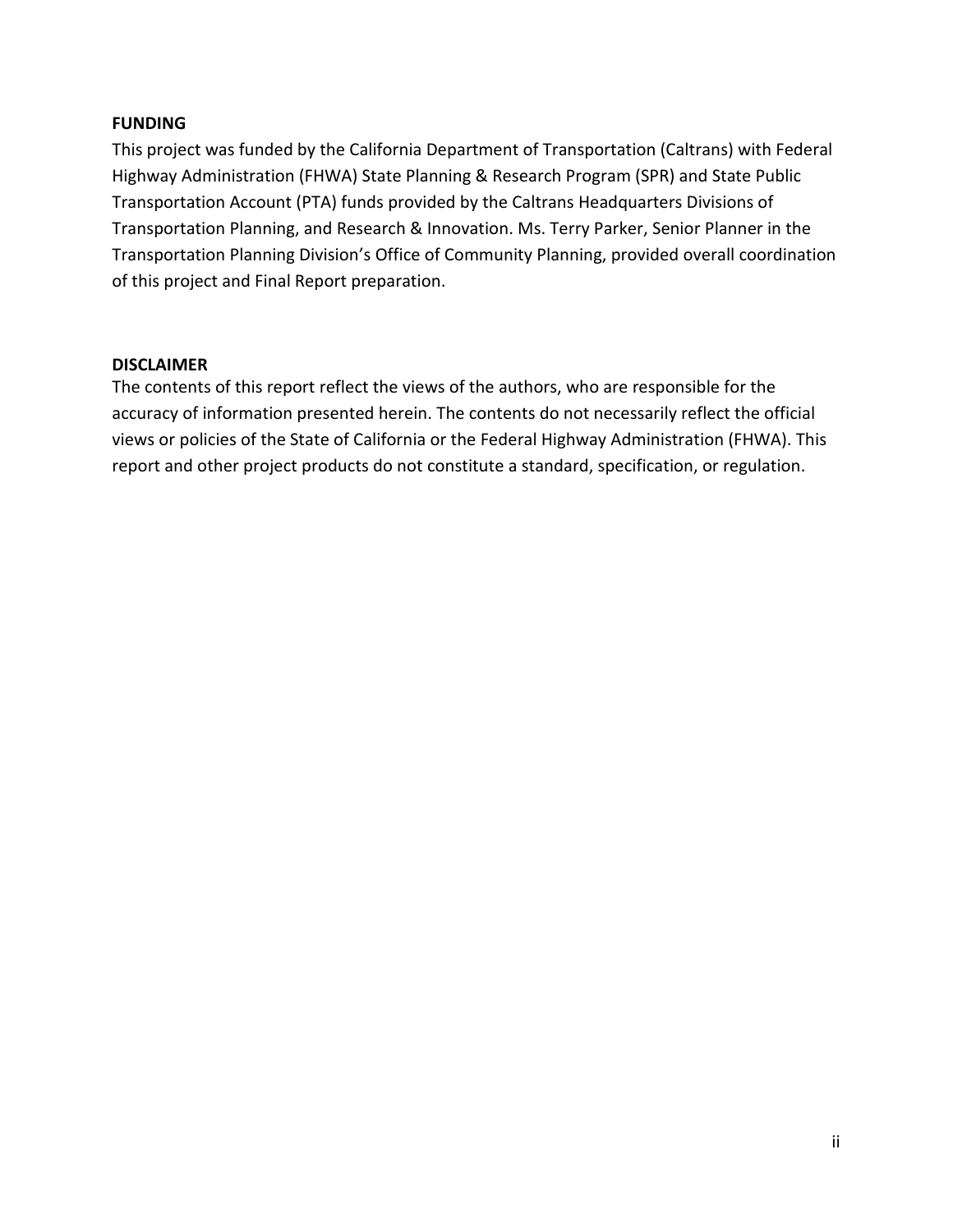# **Table of Contents**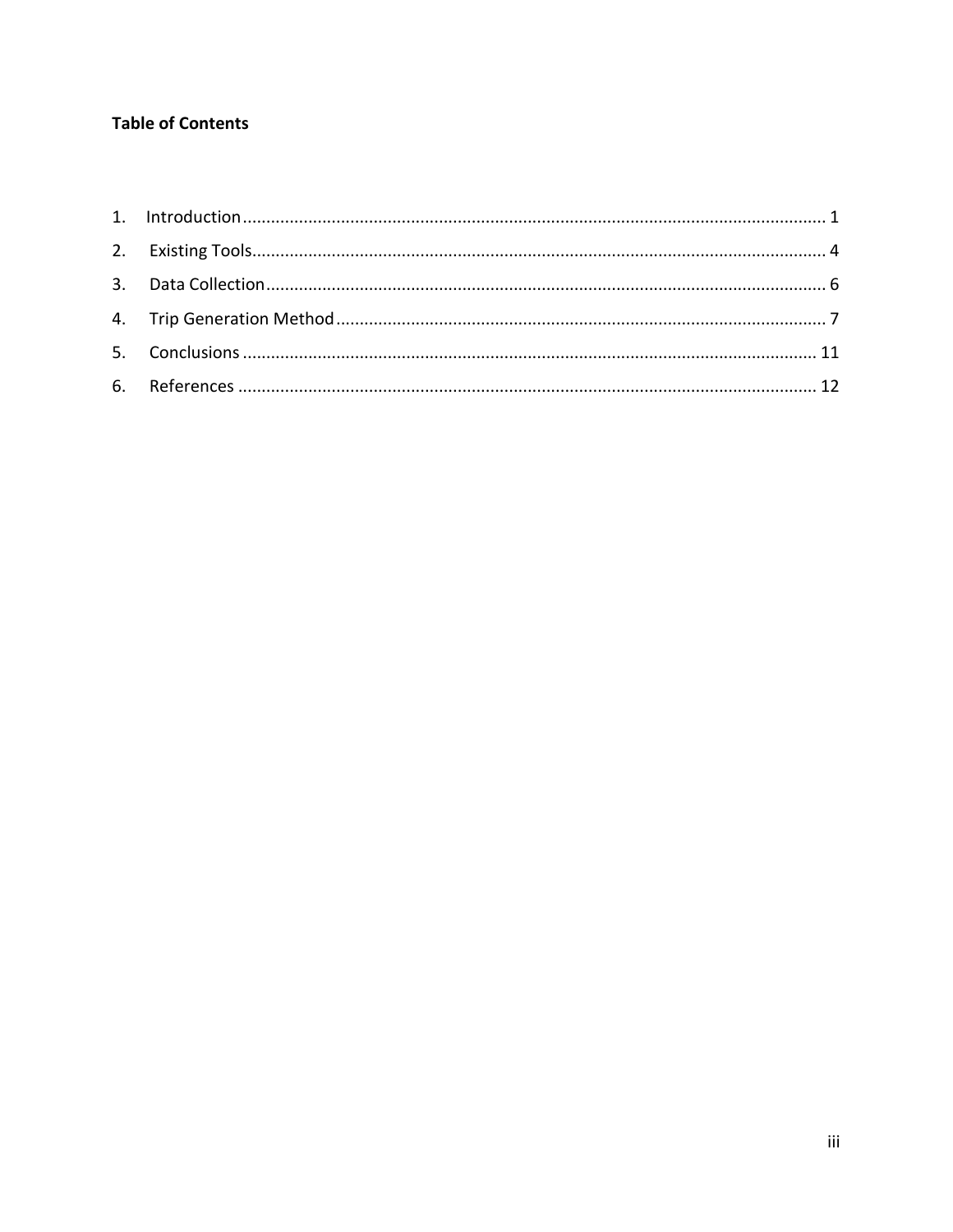#### **Final Report for the California Smart-Growth Trip Generation Rates Study**

#### <span id="page-3-0"></span>**1. Introduction**

The California Environmental Quality Act (CEQA) and other state, federal, and local laws require the identification, analysis, and mitigation of transportation-related impacts of proposed land use projects. The first step in preparing a transportation impact analysis is to estimate the number of trips by cars, trucks, and other modes of travel that may result from a proposed land use project – a process commonly referred to as "trip-generation." Currently, practitioners typically use trip-generation rates published by the Institute of Transportation Engineers (ITE), a national professional organization.

For the most part, ITE's trip-generation rates are based on data obtained at suburban locations that lack good transit or bicycle and pedestrian facilities. Not surprisingly, studies indicate that these rates often significantly over-estimate the number of trips from cars and trucks for land use projects located in urban areas near transit and within easy walking distance of other land uses (Tindale Oliver and Associates 1993; Steiner 1998; Muldoon and Bloomberg 2008; Arrington and Cervero 2008; Kimley Horn Associates 2009; Bochner *et al*. 2011). In fact, ITE guidelines state that their trip-generation rates data should not be used for such projects, here labeled "smart growth" projects.

However, there is currently no commonly accepted methodology in the U.S. for estimating multi-modal trip-generation rates associated with smart-growth projects. This makes it very difficult for practitioners to accurately estimate the traffic impacts of such projects, or to identify and recommend appropriate or adequate transportation "mitigations," including walking, biking, and transit facilities. By following existing guidelines, transportation engineers often over-prescribe automobile infrastructure in smart-growth locations, resulting in wider roadways, more turning lanes, and more parking spaces than necessary. In addition, there is no established approach to recommend adequate pedestrian, bicycle, or public transit facilities that may improve conditions for traveling by these other modes.

The goal of this project was to develop a methodology and spreadsheet tool that practitioners can use to estimate multi-modal trip-generation rates for proposed smart-growth land use development projects in California. The project involved multiple tasks (Table 1), carried out between September 2009 and February 2013. The UC Davis Project Team (Table 2) collected trip-generation data at 30 smart growth sites in California and used this information, along with trip generation data from other studies, to develop a method built into a spreadsheet tool that adjusts trip-generation estimated based on ITE rates. The technical advisory panel for the project, called the "Practitioners Panel," provided important input throughout the project. The Panel comprised representatives from state, regional, and local agencies as well as private consulting firms and non-governmental organizations (Table 3).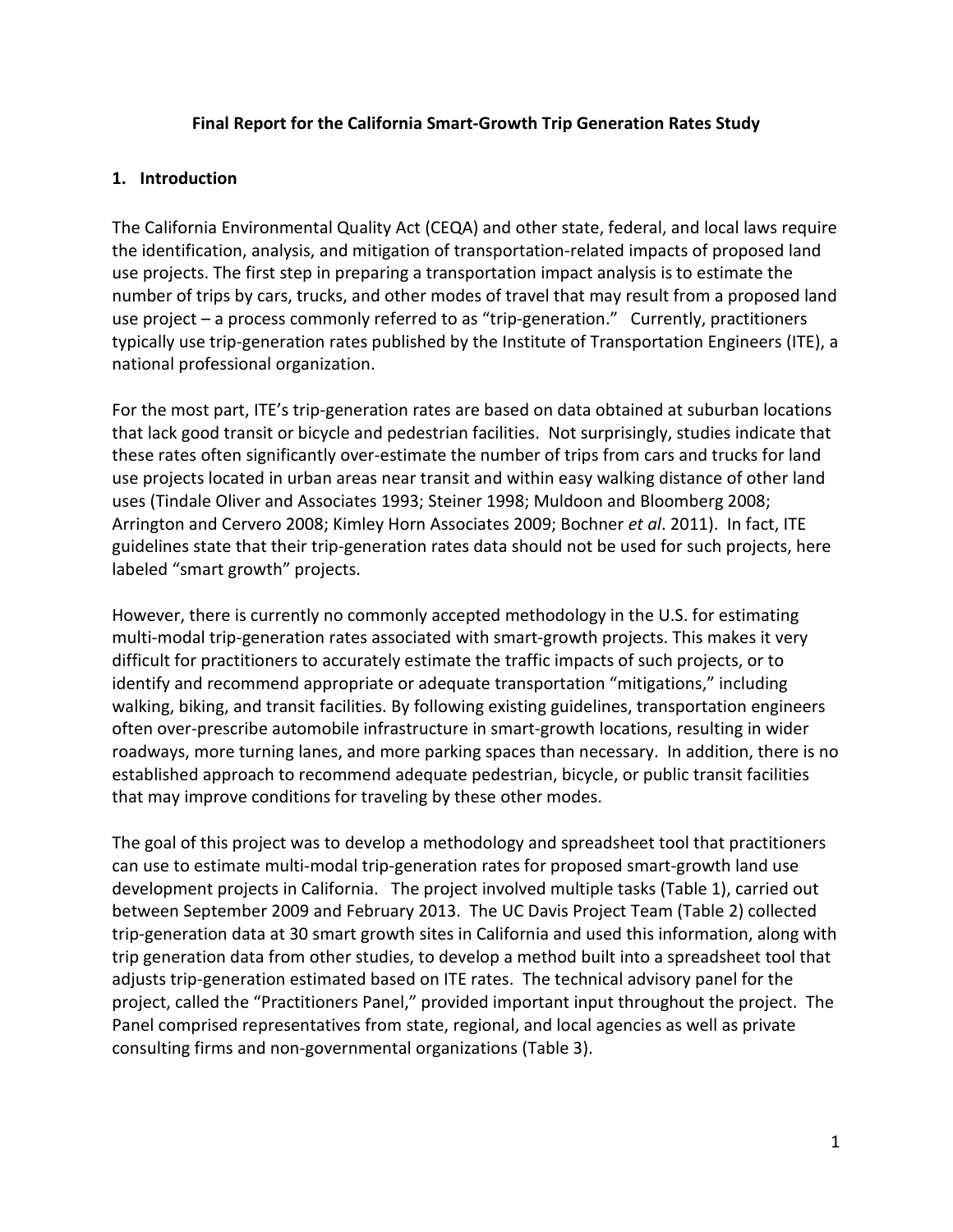This report describes three key steps in the process of developing the tool: the identification and evaluation of existing tools, the development and implementation of a data collection methodology, and the development of the trip generation method. Appendices A-F present the detailed results of the project (Table 4). This report and the appendices are available at: [http://ultrans.its.ucdavis.edu/projects/smart-growth-trip-generation.](http://ultrans.its.ucdavis.edu/projects/smart-growth-trip-generation)

| <b>Task</b> | <b>Description</b>                                                      | <b>Appendix</b> |
|-------------|-------------------------------------------------------------------------|-----------------|
|             | Operating procedures and acceptance criteria                            |                 |
|             | Definitions: define key terms required for this effort                  | A               |
| 3           | Identification, review, summary and evaluation of available information | B               |
| 4           | <b>Practitioners Panel</b>                                              |                 |
| 5           | Design door count procedures                                            | E               |
| 6           | Evaluate existing analysis methodologies                                | C, D            |
|             | Select or modify existing methodology, or develop a new methodology     | F               |
| 8           | Draft and Final Summary Reports of the Entire Study                     |                 |
| 9           | Design Data Collection Procedures and Intercept Survey                  | F               |
| 10          | Site selection                                                          | E               |
| 11          | Pilot count and summary                                                 | Е               |
| 12          | Cordon count collection and summary                                     | F               |
| 13          | Cordon count analysis and report                                        | E               |

## **Table 1. Project Tasks**

#### **Table 2. Project Team**

| Terry Parker, M.A., Caltrans Project Manager        | Rachel Maiss, graduate student     |
|-----------------------------------------------------|------------------------------------|
| Dr. Susan Handy, Principal Investigator             | Josh Miller, graduate student      |
| Dr. Kevan Shafizadeh                                | David van Herick, graduate student |
| Dr. Robert Schneider                                | Nanako Tenjin, graduate student    |
| Dr. Richard K. Lee                                  | Calvin Thigpen, graduate student   |
| Dr. Deborah Niemeier                                | Mary Madison Campbell, project     |
| Dr. Brian Bochner, Texas Transportation Institute   | assistant                          |
| Dr. Benjamin Sperry, Texas Transportation Institute |                                    |

## **Table 3. Practitioner Panel Members**

| Organization                                | Representative                                   |
|---------------------------------------------|--------------------------------------------------|
| <b>State &amp; Regional Agencies</b>        |                                                  |
| Caltrans – (Calif. Dept. of Transportation) | Marc Birnbaum, Supervising Senior Transportation |
|                                             | Planner (HQ Traffic Operations Division)         |
| <b>Metropolitan Planning Organization</b>   |                                                  |
| San Diego Association of Governments        | Christine Eary, Associate Regional Planner       |
| (SANDAG)                                    |                                                  |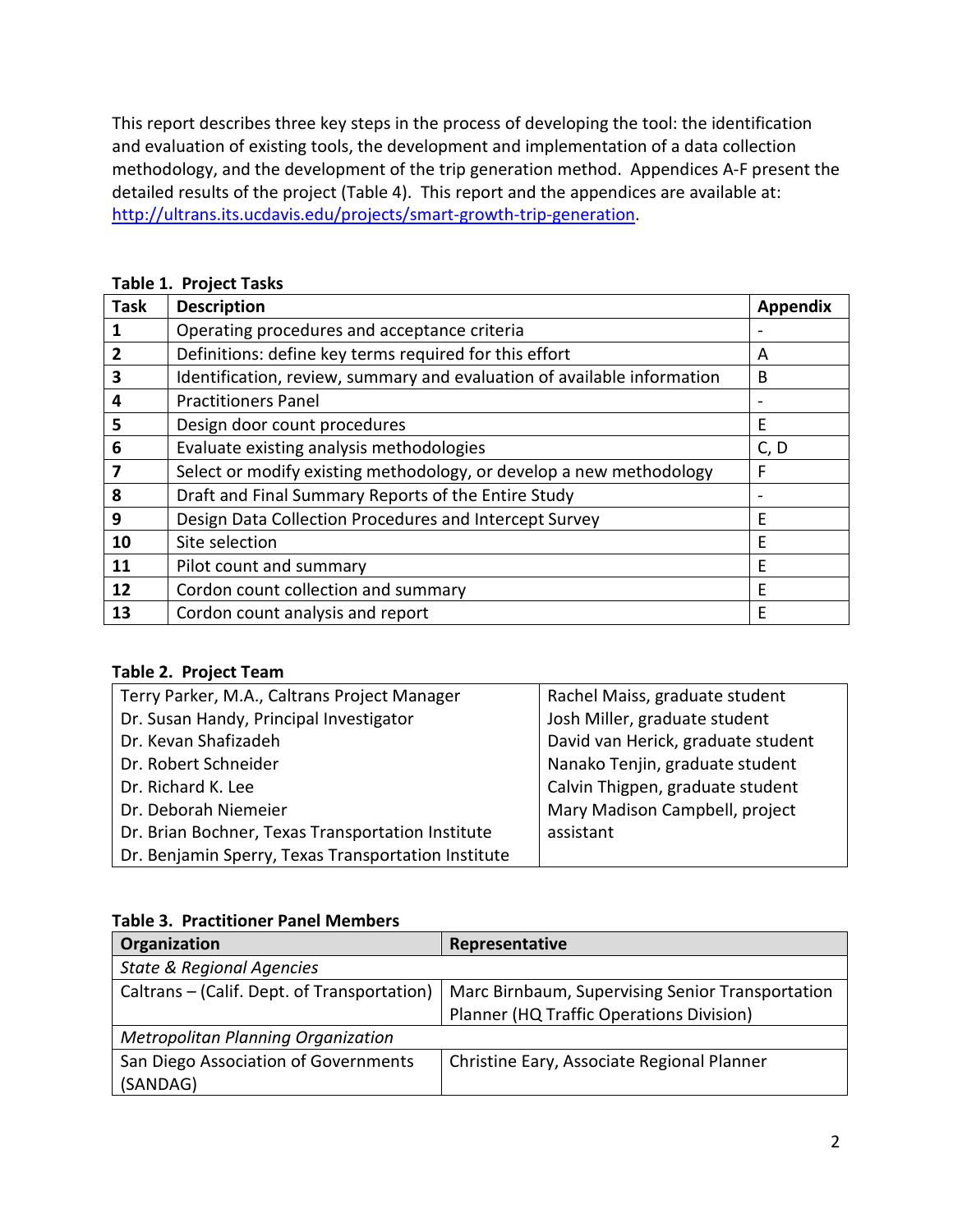| <b>Local Government</b>                 |                                                  |
|-----------------------------------------|--------------------------------------------------|
| City of San Diego - Planning Department | Samir Hajjiri, Senior Traffic Engineer (PE)      |
| Non-profit organizations                |                                                  |
| TransForm (SF Bay Area)                 | Ann Cheng, Senior Planner, GreenTRIP manager     |
|                                         | Jennifer West, GreenTRIP Program Associate       |
| Consultants, etc.                       |                                                  |
| Economic & Planning Systems (EPS)       | Ed Sullivan, GIS Senior Technical Associate      |
| <b>Gibson Transportation Consulting</b> | Pat Gibson, President (PTOE)                     |
| Pang Ho PHA Associates                  | Pang Ho, Principal, PH Associates (PE)           |
| Parsons Brinckerhoff (PB)               | Donald Hubbard, Senior Supervising Planner       |
| Townworks + DPZ                         | Paul Crabtree, Principal (PE)                    |
| TPG Inc.                                | Charles Clouse, Principal (AICP, PCP)            |
| VRPA Technologies, Inc.                 | Erik Ruehr, Director of Traffic Engineering (PE) |

# **Table 4. Appendices to the Final Report**

| Appendix A. Definition of "smart growth"                                                 |
|------------------------------------------------------------------------------------------|
| Appendix B. Annotated review of land use & transportation literature                     |
| Appendix C. Summary & comparison of existing tools worldwide                             |
| Appendix D. Evaluation of the operation & accuracy of available methodologies            |
| Appendix E. UCD's Data Collection Methodology and Results                                |
| Appendix F. Method for Adjusting ITE Trip Generation Estimates for Smart Growth Projects |
| <b>Smart Growth Trip-Generation Adjustment Tool</b>                                      |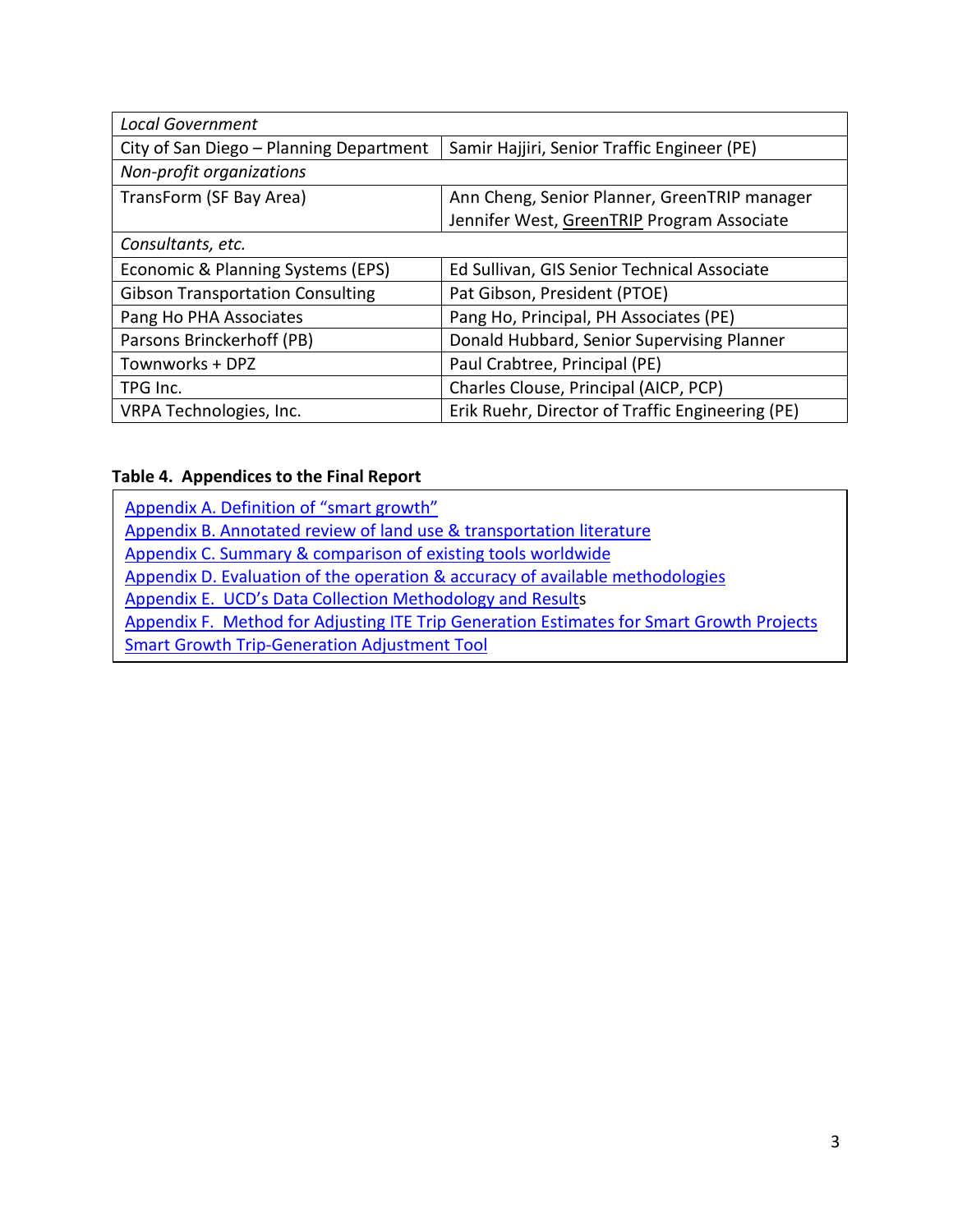# <span id="page-6-0"></span>**2. Existing Tools**

The UC Davis Project Team searched for existing tools that provide trip generation estimates for smart growth projects (as described in Appendices C and D). A key consideration was the tool's ability to respond to location, density, mixed land uses, and other design characteristics that have been found to facilitate non-motorized travel and thereby reduce vehicle trips. In general, the search emphasized tools that are more context-sensitive than the traditional ITE *Trip Generation* method.

The Team identified eight existing tools. A majority of the identified tools adjust the ITE trip generation rates (or an alternative set of rates compiled by the San Diego Association of Governments (SANDAG)) to better reflect the effects of location, density, mixed land uses, and other design characteristics on trip generation. In addition to this type of tool, the team identified two other types: tools that provide rates based on trip generation data collected at sites with smart growth characteristics, and one tool that uses person-trip data from a travel survey. All of these tools showed the potential to be better than the traditional ITE *Trip Generation* method, though none was without obvious limitations.

| Tool                                       | <b>Included in Assessment?</b> |
|--------------------------------------------|--------------------------------|
| Adjustments to ITE/SANDAG Rates            |                                |
| <b>ITE Mixed-Use</b>                       | Yes                            |
| EPA Mixed-Use Model/SANDAG Mixed-Use Model | Yes                            |
| <b>URBEMIS</b>                             | Yes                            |
| NCHRP 8-51 Method and Spreadsheet Tool     | Yes                            |
| Eakland's Model                            | $No - San Diego only$          |
| <b>Organized Empirical Database Tools</b>  |                                |
| <b>UK's TRICS</b>                          | $No$ – UK data only            |
| New Zealand Trips and Parking Database     | $No - NZ$ data only            |
| Person-Trip Based Tools                    |                                |
| San Francisco Method/MTC Survey Method     | Yes                            |

#### **Table 5. Existing Tools Identified and Assessed**

The Team undertook an evaluation of five of these tools. The evaluation consisted of two parts:

- 1. An assessment of their operational characteristics, based on criteria identified by an expanded Practitioners Panel;
- 2. An analysis of the accuracy of each tool in estimating trip generation for 22 sites in California for which observed trip counts were available.

## *Operational Criteria*

An expanded Practitioners Panel that included 20 representatives from various local and regional agencies, non-profit groups, and consulting firms identified key operational criteria by which the tools were assessed. During several conference calls, the panelists discussed the qualities – in addition to accuracy – that they most require in a tool for estimating trip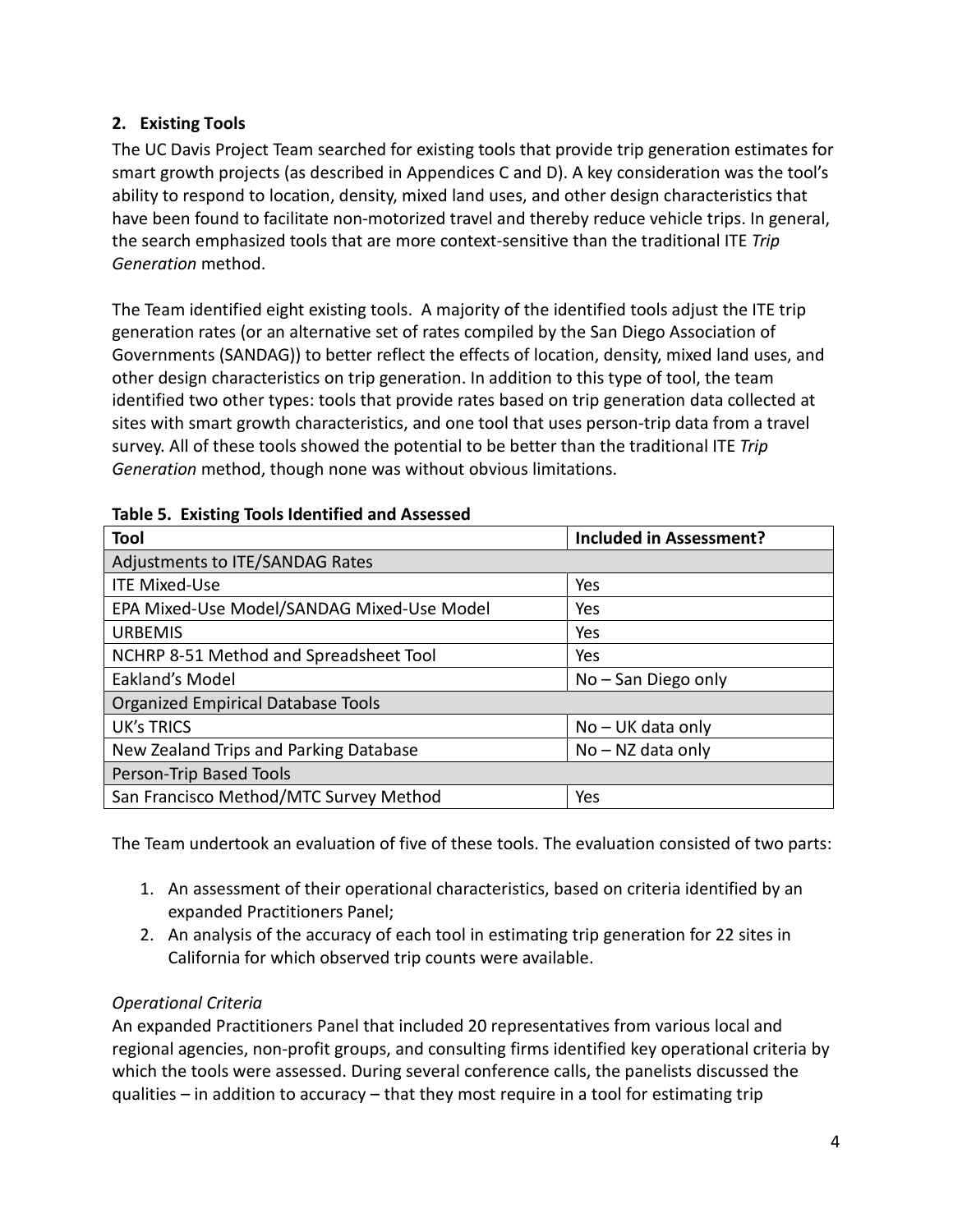generation for smart growth land use projects. From these discussions, the Team compiled a list of operational criteria and reviewed them with the panelists. The operational criteria were grouped into the following categories: 1) Ease of use; 2) Sensitivity to key smart growth elements; 3) Input requirements; 4) Output features; and 5) Usability of a methodology or tool in helping to define smart growth projects based on their performance.

Based on its experience in applying each method (to analyze their accuracy, as described below), the Team rated the methods/tools on each criterion. The Team then invited panelists to rate the criteria as to their relative importance via an on-line survey. Eight members of the Practitioners Panel responded to the on-line survey. Respondents were asked to rate each criterion from one to six with one being "least important" and six being "most important." The eleven top-rated criteria are shown in Table 6. The Team then assessed tools based on the combination of the performance rating and the importance rating. This assessment showed that no one tool met every operational goal, and thus none emerged as a clear "winner."

| <b>Criterion</b>                             | <b>Criterion Type</b> | Rating (on 6<br>point scale) |
|----------------------------------------------|-----------------------|------------------------------|
| Sensitivity of outputs to inputs             | Input requirements    | 6.0                          |
| Results replicable by other analysts         | Output                | 5.8                          |
| Results should not fluctuate excessively     | Additional criteria   | 5.6                          |
| Method measures the performance of different | Additional criteria   | 5.6                          |
| kinds of land use policies                   |                       |                              |
| AM/PM/daily/other time frames reported       | Output                | 5.4                          |
| Auto vs. other trip generation rates         | Output                | 5.3                          |
| LU context variables                         | Sensitivity           | 5.1                          |
| Internal capture shown                       | Output                | 5.0                          |
| Project-level variables                      | Sensitivity           | 5.0                          |
| Transport variables                          | Sensitivity           | 4.9                          |
| Project description by land use(s) and size  | Output                | 4.9                          |

|  |  |  | Table 6. Most Important Operational Criteria |  |
|--|--|--|----------------------------------------------|--|
|--|--|--|----------------------------------------------|--|

#### *Accuracy*

The Practitioners Panel identified the ability to accurately predict trip generation for projects as the most important criterion against which each method or tool should be evaluated. To assess the relative accuracy of each of the five candidate methods, the Team compared available cordon counts at ten multi-use sites and twelve infill sites in California against estimates from the five candidate methodologies (see Appendix D). These methods were also compared to the industry standard ITE trip generation rates for single land uses.

Traffic count data used to evaluate the accuracy of the candidate methodologies come from two sources: 1) daily and peak-hour traffic counts at 10 sites in California originally collected for validation of the EPA/SANDAG mixed-use method (referred to as the "multi-use sites"); and 2)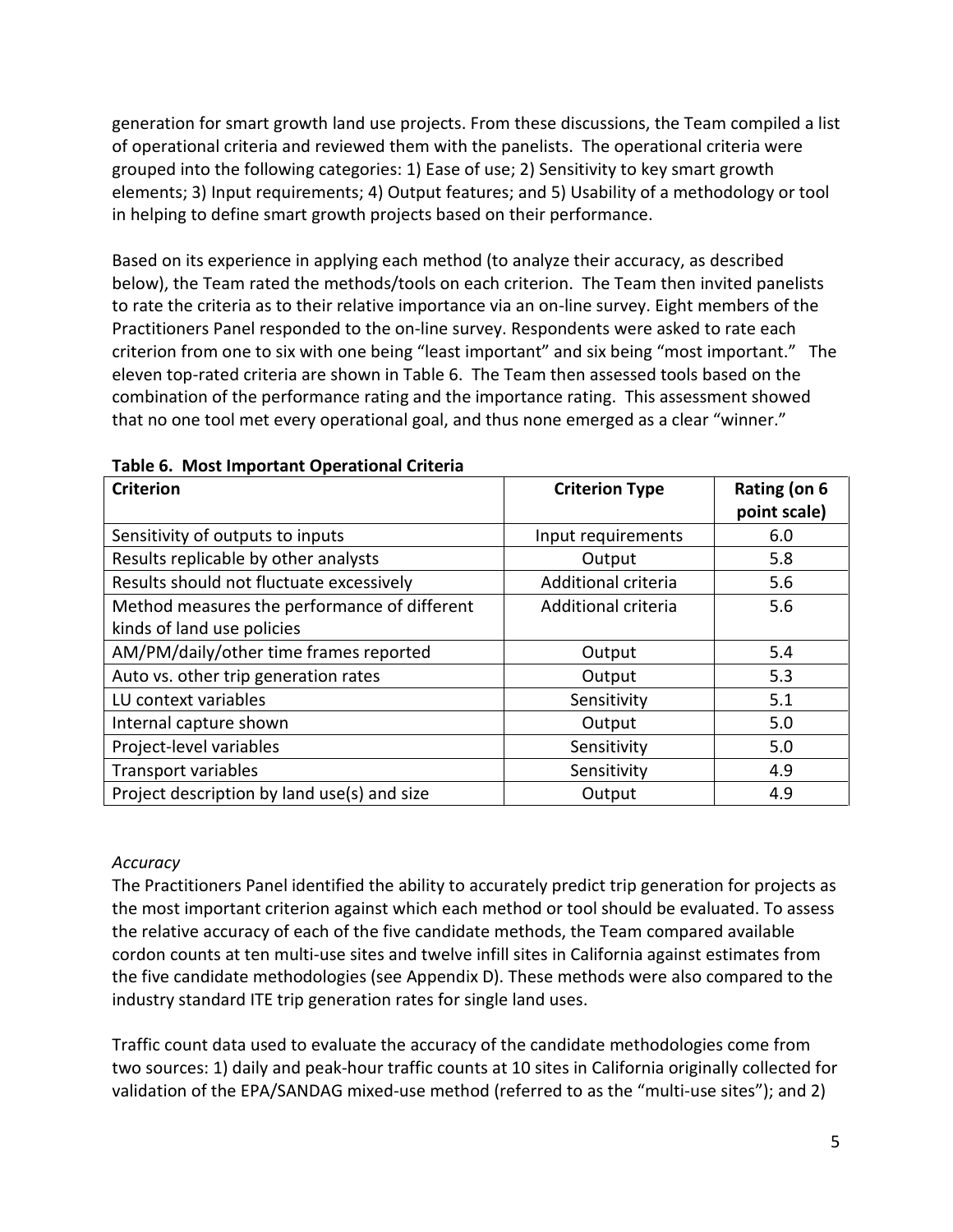peak hours cordon count and intercept survey data for 12 infill sites that was gathered for Caltrans' *Trip-Generation Rates for Urban Infill Land Uses in California* study (referred to as the "infill sites"). Most of the multi-use sites are medium to large-scale developments (5 to 200+ acres) located outside urban cores. By contrast, the Infill sites are single uses located in urban cores close to high-quality transit. Appendix D provides information about each of the sites.

The results of the accuracy analysis also did not identify a clear "winner." For the multi-use sites, the EPA mixed-use method produced the most accurate estimate for the greatest number of sites, particularly for daily counts. This was not surprising, given that these sites were chosen based on their similarity to the sites used to calibrate the method. For the sites for which the EPA method was not most accurate, no one method proved best: the other four methods were each most accurate for at least two site-time period combinations. For the single-use urban infill sites, a clearly best method did not emerge, with each method proving most accurate for some number of site-time period combinations. However, the results showed that all of the methods performed better than the ITE rates for both multi-use and infill sites.

Given the limitations of the available tools for estimating trip generation at smart growth sites with respect to both operational characteristics and accuracy, the Project Team under the guidance of the Practitioners Panel proceeded to pursue the development of an entirely new method based on the data used in accuracy assessment as well as additional data collected at smart growth sites in California as a part of this project.

## <span id="page-8-0"></span>**3. Data Collection**

The UC Davis Project Team, with input from a subcommittee of the Practitioners Panel, next developed a data collection and analysis methodology to document the number of pedestrian, bicycle, public transit, and automobile trips generated by developments in smart-growth areas in California (as described in detail in Appendix E). The methodology builds upon established methods so that it can be integrated easily into standard transportation engineering and planning practice. It can be replicated and refined in other communities seeking to collect trip generation data in smart-growth areas.

The Team applied the methodology in the field at 30 study locations in California during spring 2012. Study locations consisted of a single land use within a smart growth development site; detailed descriptions of the sites and the criteria by which they were selected are provided in Appendix E. Field data collection involved a combination of door counts and intercept surveys. The core component at each study location was a count of all people entering and exiting the site or targeted land use. In-person intercept surveys were administered to a sample of people as they exited doors at each study location. These surveys were designed to determine 1) the mode, time of day, origin, and length of inbound trips to the study location and 2) the mode, time of day, destination, and length of outbound trips from the study location. The intercept surveys also collected information about vehicle occupancy so that the person-trip counts for automobile users could be compared to ITE vehicle-based trip rates.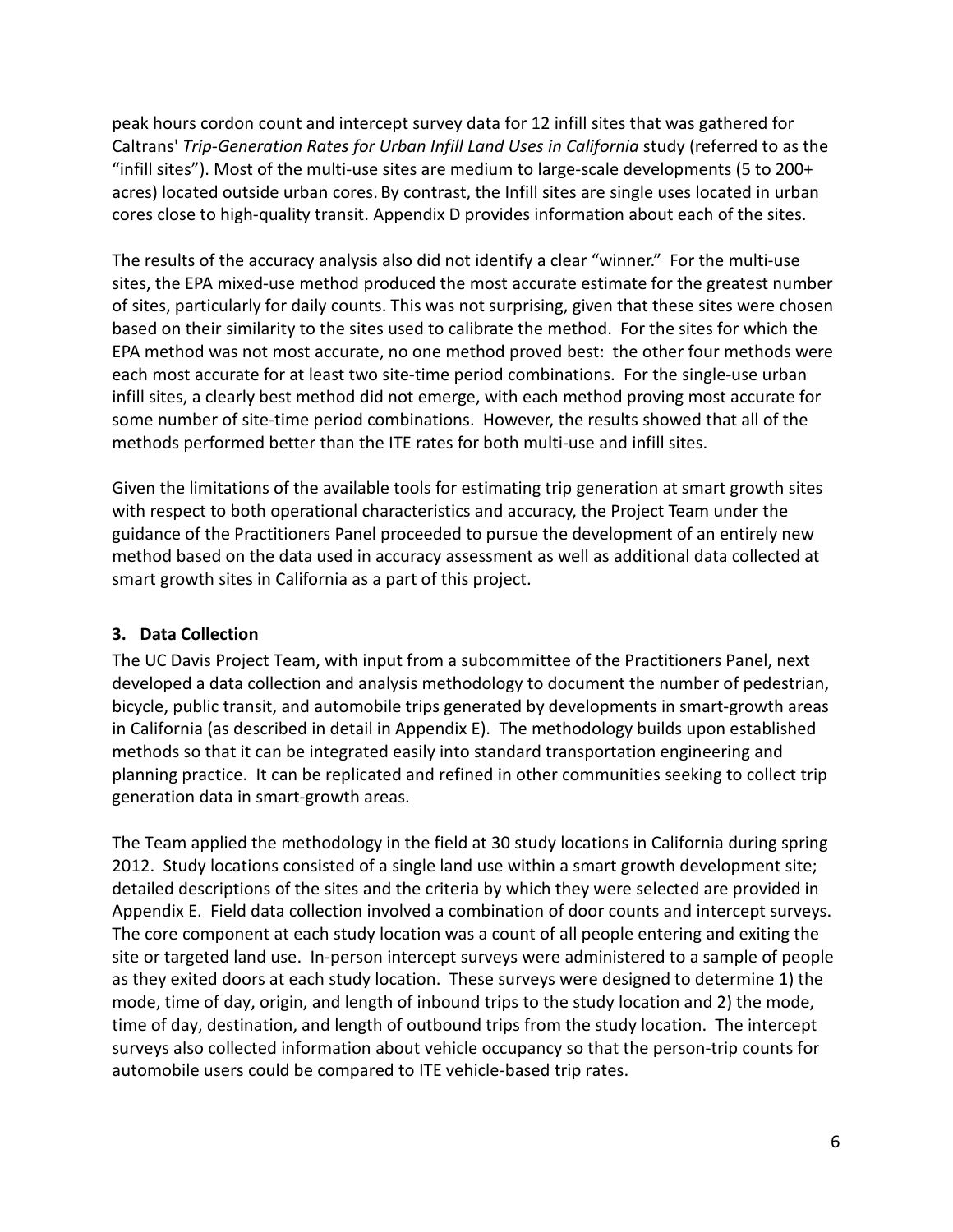Overall, the door counters recorded a total of 31,515 individual entries and exits at the 30 locations. The surveyors approached a total of 5,501 people and of these, 3,371 (61%) provided at least a basic response with their current travel mode (2,129 refused to participate and one did not provide a travel mode). The 3,371 respondents reported a total of 5,170 trips. Based on these data, the Team calculated peak-hour person trips by mode for each location and compared peak-hour vehicle trips to estimates of such trips based on ITE rates. The analysis showed that automobile person-trips accounted for fewer than half of morning peakhour trips at 10 study locations and fewer than half of afternoon peak-hour trips at 11 study locations. As a result, the numbers of vehicle trips at these smart growth sites were, on average, approximately half as high as predicted by standard ITE trip generation rates.

This data collection methodology has several advantages over existing approaches that use automated technologies to count automobiles entering and exiting access points to developments. These advantages are particularly important in urban areas with mixed-use developments, mixed-use buildings, and a variety of parking arrangements. Existing methods that only capture automobile trips would have missed more than half of all person-trips recorded at the study locations: overall, 27% of person-trips were made by walking, 21% by transit, and 3% by bicycle.

# <span id="page-9-0"></span>**4. Trip Generation Method**

Although vehicle trips at the 30 California smart growth locations for which UC Davis collected data were, on average, much lower than ITE rates would predict, the difference between actual and ITE-estimated vehicle trips varied from site to site (Table 7). In order to provide the best possible estimates of vehicle trips at new development sites in smart-growth areas, it is necessary to account for this variation. To this end, the UC Davis Project Team developed a method that can be used by practitioners to adjust estimates based on existing ITE rates to produce more accurate weekday AM and PM peak hour vehicle trip generation rate estimates at developments with smart-growth characteristics.

The method takes estimates of vehicle trips based on ITE rates and adjusts them based on characteristics of the proposed development project and its surrounding context (as described in detail in Appendix F). At the core of the method are simple linear regression equations with the AM or PM adjustment factor as the dependent variable and easily-measured site and context characteristics as the explanatory variables. These AM and PM models were developed using a database of vehicle trip counts and site/context data for a sample of 50 "smart-growth" sites in California. This sample was drawn from the 30 locations for which UC Davis collected data in Spring 2012, the 22 sites used in the assessment of existing tools (see Section 2, above), and sites from other studies; sites not used in developing the equations were reserved for validating the equations.

The starting point for the model development process was the extensive literature on the connections between characteristics of the built environment and travel behavior. Empirical evidence points to the importance of factors such as population density and land use mix as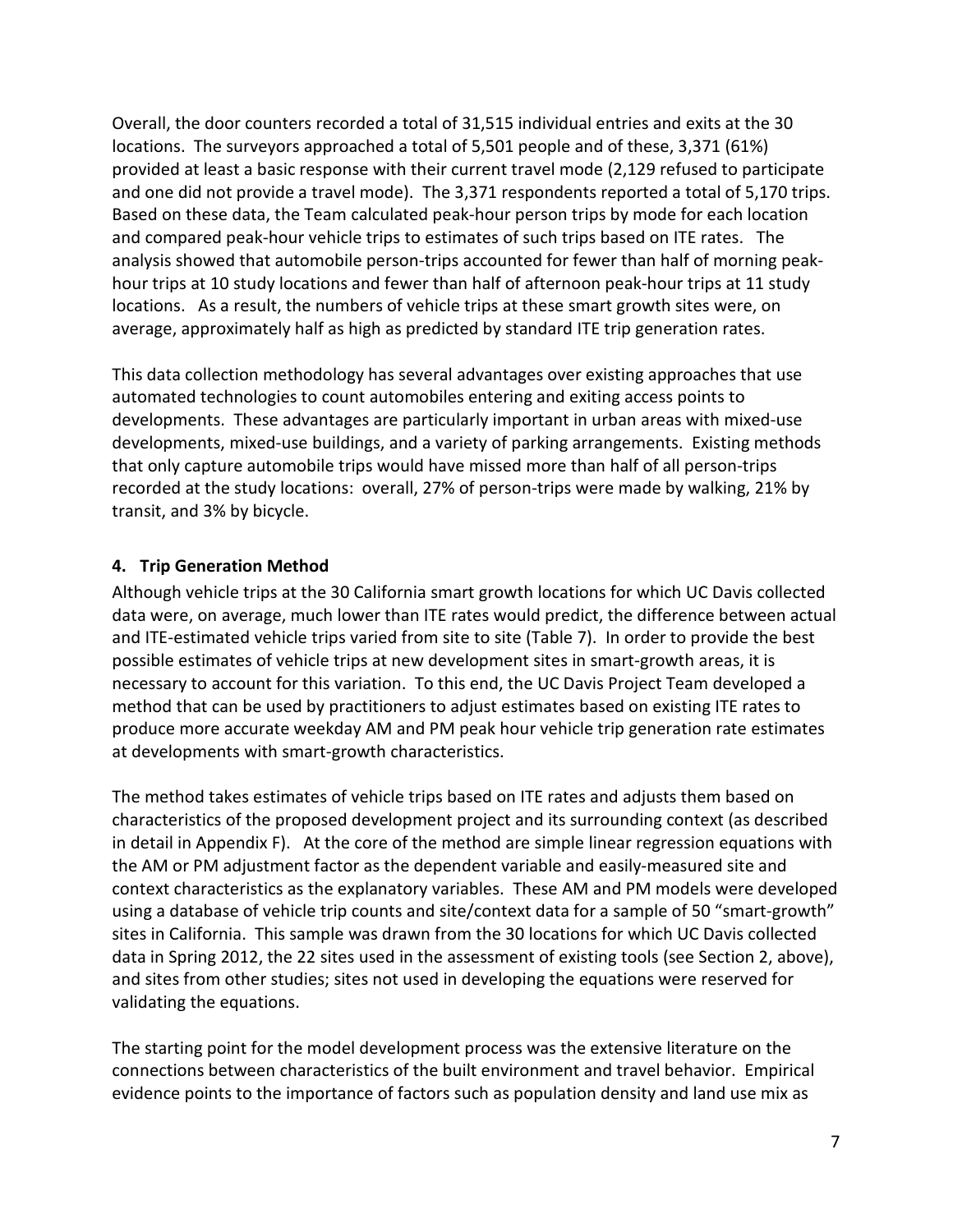|                                   |                         |                             | <b>Targeted Land Uses</b>  |                      |                                                 |                                   |                             |                                          |                                                          |                                          |                                             |                                                  |                                                 |                                   |                                          |                                   |                                                          |                                          |                                    |                                                 |
|-----------------------------------|-------------------------|-----------------------------|----------------------------|----------------------|-------------------------------------------------|-----------------------------------|-----------------------------|------------------------------------------|----------------------------------------------------------|------------------------------------------|---------------------------------------------|--------------------------------------------------|-------------------------------------------------|-----------------------------------|------------------------------------------|-----------------------------------|----------------------------------------------------------|------------------------------------------|------------------------------------|-------------------------------------------------|
|                                   |                         | (ITE Use Code) <sup>1</sup> |                            |                      |                                                 | <b>AM Peak Hour</b>               |                             |                                          |                                                          |                                          |                                             |                                                  |                                                 | <b>PM Peak Hour</b>               |                                          |                                   |                                                          |                                          |                                    |                                                 |
| <b>Site Name</b>                  | Mid-to High-<br>Density | Office                      | Commercial<br>Retail Goods | Coffee/Donut<br>Shop | Actual<br>Total<br>Person<br>Trips <sup>*</sup> | Actual<br>Auto<br>Person<br>Trips | Actual<br>Auto<br>Occupancy | <b>Actual</b><br>Vehicle<br><b>Trips</b> | <b>ITE</b><br>Estimated<br>Vehicle<br>Trips <sup>5</sup> | Actual<br><b>ITE</b><br>Vehicle<br>Trips | ITE/Actual<br>Vehicle<br>Trips <sup>6</sup> | <b>ITE-Estimated</b><br>Total<br>Person<br>Trips | Actual<br>Total<br>Person<br>Trips <sup>*</sup> | Actual<br>Auto<br>Person<br>Trips | Actual<br>Auto<br>Occupancy <sup>®</sup> | Actual<br>Vehicle<br><b>Trips</b> | <b>ITE</b><br>Estimated<br>Vehicle<br>Trips <sup>5</sup> | Actual<br><b>ITE</b><br>Vehicle<br>Trips | ITE/Actual<br>Vehicle<br>$Trips^6$ | TE-Estimated<br>Total<br>Person<br><b>Trips</b> |
|                                   |                         |                             |                            |                      |                                                 |                                   |                             |                                          |                                                          |                                          |                                             |                                                  |                                                 |                                   |                                          |                                   |                                                          |                                          |                                    |                                                 |
| Pegasus                           | 222                     |                             |                            |                      | 136                                             | 42                                | 1.18                        | 36                                       | 92                                                       | $-56$                                    | 2.56                                        | 109                                              |                                                 |                                   |                                          |                                   |                                                          |                                          |                                    |                                                 |
| Sakura Crossing                   | 223<br>222              |                             |                            |                      | 106                                             | 85                                | 1.10                        | 77                                       | 66                                                       | 11<br>$-28$                              | 0.86<br>2.14                                | 73                                               | 152<br>107                                      | 68                                | 1.10<br>1.34                             | 61                                | 86                                                       | $-25$                                    | 1.40<br>2.85                       | 95                                              |
| Argenta                           |                         |                             |                            |                      | 89                                              | 33                                | 1.34                        | 25                                       | 53                                                       |                                          |                                             | 71                                               |                                                 | 29                                |                                          | 22                                | 62                                                       | $-40$                                    |                                    | 83                                              |
| <b>Fremont Building</b>           | 223                     |                             |                            |                      | 50                                              | 31                                | 1.23                        | 25                                       | 20                                                       | 5                                        | 0.80                                        | 25                                               | 42                                              | 28                                | 1.23                                     | 23                                | 26                                                       | $-3$                                     | 1.13                               | $\overline{32}$                                 |
| Artisan on 2nd                    | 223                     |                             |                            |                      | 62                                              | 41                                | 1.28                        | 32                                       | 34                                                       | $-2$                                     | 1.06                                        | 44                                               | 51                                              | 40                                | 1.28                                     | 31                                | 44                                                       | $-13$                                    | 1.41                               | 56                                              |
| Terraces Apartment Homes          | 223                     |                             |                            |                      | 88                                              | 69                                | 1.29                        | 54                                       | 78                                                       | $-24$                                    | 1.45                                        | 101                                              | 85                                              | 47                                | 1.29                                     | 37                                | 101                                                      | $-64$                                    | 2.76                               | 130                                             |
| Holly Street Village <sup>9</sup> | 223                     |                             |                            |                      | 175                                             | 144                               | 1.33                        | 108                                      | 107                                                      | $\overline{1}$                           | 0.99                                        | 142                                              | 185                                             | 125                               | 1.33                                     | 94                                | 139                                                      | $-45$                                    | 1.48                               | 185                                             |
| <b>Broadway Grand</b>             | 223                     |                             |                            |                      | 72                                              | 36                                | 1.57                        | 23                                       | 32                                                       | -9                                       | 1.42                                        | 50                                               | 85                                              | 34                                | 1.57                                     | 22                                | 42                                                       | $-20$                                    | 1.93                               | 66                                              |
| Archstone at Del Mar Station      | 223                     |                             |                            |                      | 98                                              | 66                                | 1.31                        | 50                                       | 66                                                       | $-16$                                    | 1.32                                        | 86                                               | 102                                             | 60                                | 1.31                                     | 46                                | 86                                                       | $-40$                                    | 1.87                               | 113                                             |
| The Sierra                        | 223                     |                             |                            |                      | 121                                             | 74                                | 1.47                        | 50                                       | 66                                                       | $-16$                                    | 1.31                                        | 97                                               | 166                                             | 90                                | 1.47                                     | 61                                | 86                                                       | $-25$                                    | 1.40                               | 126                                             |
| Terraces at Emery Station         | 223                     |                             |                            |                      | 159                                             | 112                               | 1.12                        | 100                                      | 30                                                       | 70                                       | 0.30                                        | 34                                               | 138                                             | 98                                | 1.12                                     | 87                                | 39                                                       | 48                                       | 0.45                               | 44                                              |
| Victor on Venice                  | 223                     |                             |                            |                      | 61                                              | 51                                | 1.17                        | 44                                       | 33                                                       | 11                                       | 0.76                                        | 39                                               | 76                                              | 59                                | 1.17                                     | 50                                | 43                                                       |                                          | 0.85                               | 50                                              |
| 343 Sansome <sup>10</sup>         |                         | 710                         |                            |                      | 316                                             | 103                               | 1.43                        | 72                                       | 355                                                      | $-283$                                   | 4.93                                        | 508                                              | 333                                             | 84                                | 1.43                                     | 58                                | 341                                                      | $-283$                                   | 5.83                               | 488                                             |
| <b>Convention Plaza</b>           |                         | 710                         |                            |                      | 514                                             | 214                               | 1.17                        | 183                                      | 481                                                      | $-298$                                   | 2.63                                        | 563                                              | 491                                             | 193                               | 1.17                                     | 165                               | 462                                                      | $-297$                                   | 2.80                               | 541                                             |
| <b>Charles Schwab Building</b>    |                         | 710                         |                            |                      | 510                                             | 104                               | 1.77                        | 59                                       | 498                                                      | $-439$                                   | 8.45                                        | 881                                              | 401                                             | 76                                | 1.77                                     | 43                                | 479                                                      | $-436$                                   | 11.17                              | 848                                             |
| Park Plaza                        |                         | 710                         |                            |                      |                                                 |                                   |                             |                                          |                                                          |                                          |                                             |                                                  | 53                                              | 36                                | 1.27                                     | 28                                | 95                                                       | $-67$                                    | 3.36                               | 121                                             |
| Park Tower                        |                         | 710                         |                            |                      | 617                                             | 383                               | 1.20                        | 319                                      | 645                                                      | $-326$                                   | 2.02                                        | 774                                              | 566                                             | 374                               | 1.20                                     | 312                               | 620                                                      | $-308$                                   | 1.99                               | 744                                             |
| Oakland City Center               |                         | 710                         |                            |                      | 248                                             | 128                               | 1.28                        | 100                                      | 297                                                      | $-197$                                   | 2.96                                        | 380                                              | 221                                             | 75                                | 1.28                                     | 59                                | 286                                                      | $-227$                                   | 4.88                               | 366                                             |
| 180 Grand Avenue                  |                         | 710                         |                            |                      | 184                                             | 96                                | 1.21                        | 80                                       | 271                                                      | $-191$                                   | 3.40                                        | 328                                              | 143                                             | 79                                | 1.21                                     | 65                                | 261                                                      | $-196$                                   | 4.02                               | 316                                             |
| <b>Emery Station East</b>         |                         | 710                         |                            |                      | 298                                             | 151                               | 1.14                        | 133                                      | 365                                                      | $-232$                                   | 2.75                                        | 416                                              | 251                                             | 140                               | 1.14                                     | 123                               | 351                                                      | $-228$                                   | 2.86                               | 400                                             |
| 181 Second Avenue                 |                         | 710                         |                            |                      | 101                                             | 101                               | 1.10                        | 92                                       | 77                                                       | 15                                       | 0.84                                        | 85                                               | 114                                             | 94                                | 1.10                                     | 85                                | 74                                                       | 11                                       | 0.87                               | 81                                              |
| Oakland City Center               |                         |                             | 880                        |                      |                                                 |                                   |                             |                                          |                                                          |                                          |                                             |                                                  | 479                                             |                                   | 1.28                                     | $\Omega$                          | 93                                                       | $-93$                                    | Undefined                          | 119                                             |
| Paseo Colorado                    |                         |                             | 820                        |                      |                                                 |                                   |                             |                                          |                                                          |                                          |                                             |                                                  | 1551                                            | 1208                              | 1.57                                     | 770                               | 1856                                                     | $-1086$                                  | 2.41                               | 2914                                            |
| <b>Fruitvale Station</b>          |                         |                             | 867                        |                      |                                                 |                                   |                             |                                          |                                                          |                                          |                                             |                                                  | 116                                             | 99                                | 1.50                                     | 66                                | 102                                                      | $-36$                                    | 1.54                               | 153                                             |
| 343 Sansome <sup>10</sup>         |                         |                             |                            | 936                  | 356                                             | 41                                | 1.43                        | 29                                       | 129                                                      | $-100$                                   | 4.45                                        | 184                                              |                                                 |                                   |                                          |                                   |                                                          |                                          |                                    |                                                 |
| <b>Convention Plaza</b>           |                         |                             |                            | 936                  | 259                                             | 62                                | 1.17                        | 53                                       | 182                                                      | $-129$                                   | 3.46                                        | 213                                              | 80                                              | 25                                | 1.17                                     | 21                                | 63                                                       | $-42$                                    | 2.97                               | 74                                              |
| Park Tower                        |                         |                             |                            | 936                  | 430                                             | 94                                | 1.20                        | 78                                       | 194                                                      | $-116$                                   | 2.48                                        | 233                                              | 90                                              | 23                                | 1.20                                     | 19                                | 67                                                       | $-48$                                    | 3.55                               | 80                                              |
| Oakland City Center <sup>11</sup> |                         |                             |                            | 936                  |                                                 |                                   |                             |                                          |                                                          |                                          |                                             |                                                  |                                                 |                                   |                                          |                                   |                                                          |                                          |                                    |                                                 |
| <b>Broadway Grand</b>             |                         |                             |                            | 936                  | 316                                             | 141                               | 1.57                        | 90                                       | 152                                                      | $-62$                                    | 1.69                                        | 239                                              | 237                                             | 57                                | 1.57                                     | 36                                | 53                                                       | $-17$                                    | 1.46                               | 83                                              |
| <b>Fruitvale Station</b>          |                         |                             |                            | 936                  |                                                 |                                   |                             |                                          |                                                          |                                          |                                             |                                                  | 192                                             | 179                               | 1.50                                     | 119                               | 54                                                       | 65                                       | 0.45                               | 81                                              |
|                                   |                         |                             |                            |                      | 5365                                            | 2403                              |                             | 1911                                     | 4323                                                     | $-2412$                                  | 2.26                                        | 5673                                             | 6508                                            | 3419                              |                                          | 2504                              | 6011                                                     | $-3507$                                  | 2.40                               | 8389                                            |

#### **Table 7. Actual Peak-hour Vehicle-Trips versus Estimated Vehicle-Trips from Published ITE Rates**

1) ITE Use Codes are from the ITE Trip Generation Manual, Eighth Edition.

2) Actual total person trips trips is the total number of person trips during the peak hour at the study location. The estimated number of trips was adjusted for gender bias and different mode shares at each door. Location during a data collection period were not analyzed because they were determined to have insufficient data to estimate mode shares.

3) Actual automobile person trips is the total number of person trips that used an automobile mode at each site.

4) Automobile occupancy was estimated from the total morning or afternoon survey responses at each site.

5) ITE-estimated vehicle trips were calculated using standard Trip Generation Manual (2008) trip rates.

6) The ratio of ITE vehicle trips to actual vehicle trips is undefined when the estimate of actual peak hour vehicle trips was 0.

7) ITE-estimated total person trips were calculated by multiplying the ITE-estimated vehicle trips by the average automobile occupancy for each site. This assumes that the ITE estimates are based sites with 100% automobile

8) PM data collection at Terraces Apartment Homes was from 3:30 p.m. to 6:30 p.m.

9) PM data collection at Holly Street Village was from 3:30 p.m. to 6:30 p.m.

10) AM data collection at 343 Sansome was from 6:30 a.m. to 9:30 a.m.; PM data collection at 343 Sansome was from 4:00 p.m. to 6:30 p.m.

11) Results were not reported for the Oakland City Center coffee shop because there were fewer than 30 surveys in both the AM and PM study periods.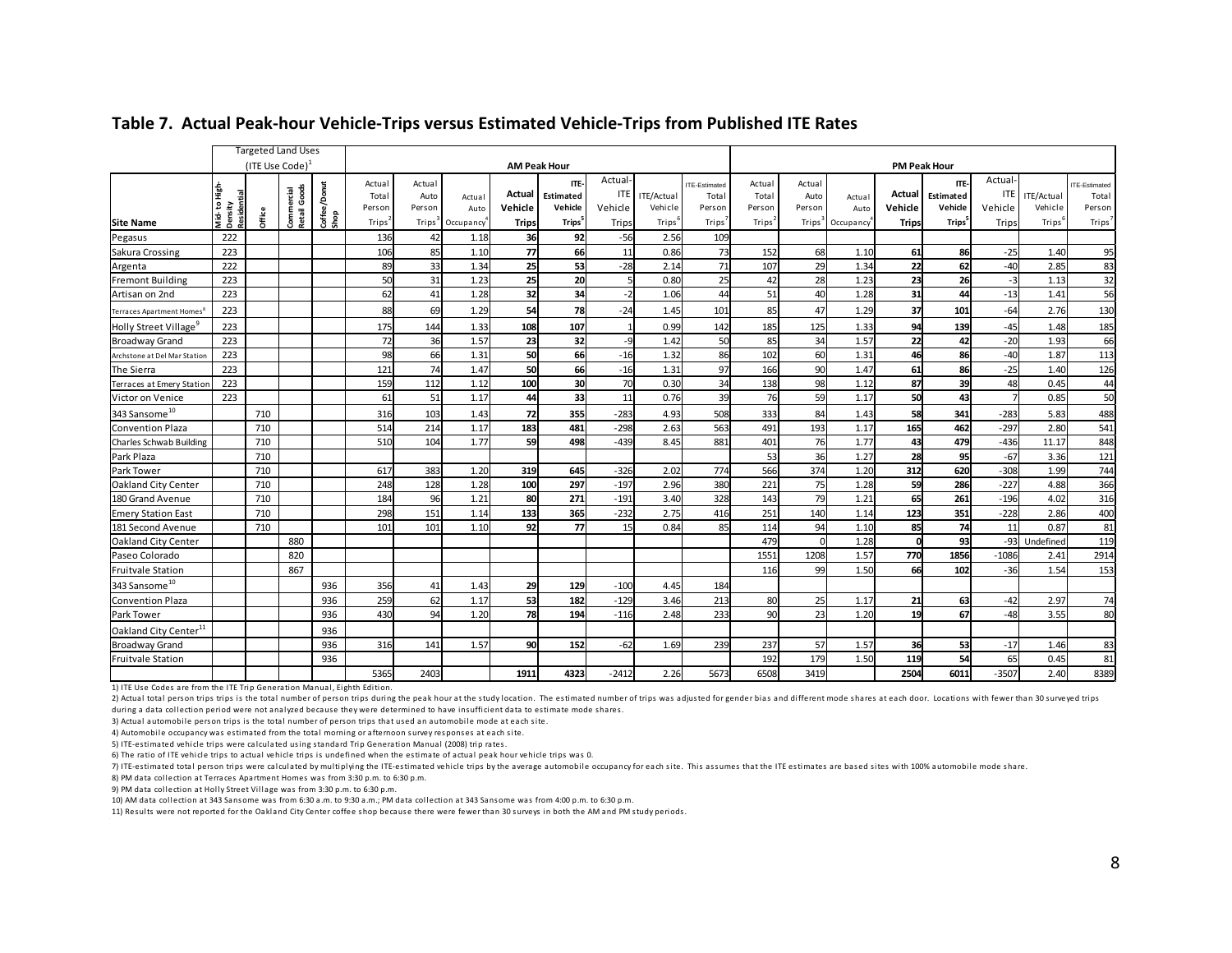predictors of trip frequency and mode choice (see Appendix B). Guided by this evidence, the Team created a database of potential explanatory factors—variables that may predict the difference between actual trip counts at smart-growth development projects and trip estimates based on ITE rates. The Team focused on variables that would be relatively easy to measure or acquire using data from the U.S. Census, Google Maps, transit agencies, and other sources.

In order to create theoretically-sound models that are also practical to use, the Team tested many variables and many model structures. Because smart growth characteristics are commonly found together (e.g. it is unusual to find high population density without frequent transit service, and vice versa), many of the potential explanatory factors were statistically correlated, a problem in fitting linear regression equations. To address this problem, the Team settled on a two-stage approach, which was presented to and approved by the Practitioners Panel. In the first stage, a smart growth factor is calculated as a function of eight site and context characteristics (see Table 8). In the second stage, the calculated smart growth factor, a dummy variable for the particular land use, and a dummy variable for proximity to a university are plugged into a linear regression equation to estimate an adjustment factor (see Table 9). The equations, their derivation, and their application are discussed in detail in Appendix F.

## **Table 8. Variables in Smart Growth Factor Equation**

| Residential population within a 0.5-mile, straight-line radius (000s)                         |
|-----------------------------------------------------------------------------------------------|
| Jobs within a 0.5-mile, straight-line radius (000s)                                           |
| Straight-line distance to center of major central business district (CBD) (miles)             |
| Average building setback distance from sidewalk (feet)                                        |
| Metered on-street parking within a $0.1$ -mile, straight-line radius ( $1 = yes$ , $0 = no$ ) |
| Individual PM peak-hour bus line stops passing within a 0.25-mile, straight-line radius       |
| Individual PM peak-hour train line stops passing within a 0.5-mile, straight-line radius      |
| Proportion of site area covered by surface parking lots (0.00 to 1.00)                        |
|                                                                                               |

#### **Table 9. Variables in Adjustment Factor Equation**

| <b>Smart-Growth Factor</b>                        |  |
|---------------------------------------------------|--|
| Office land use $(1 = yes, 0 = no)$               |  |
| Coffee shop land use $(1 = yes, 0 = no)$          |  |
| Multi-use development $(1 = yes, 0 = no)$         |  |
| Within 1 mile of a university $(1 = yes, 0 = no)$ |  |
| Office land use $(1 = yes, 0 = no)$               |  |

The AM and PM models were validated using the sites with available vehicle trips counts that were not used in developing the equations. Validation was done by comparing the ratio of actual to ITE-estimated vehicle trips from the models with the observed data at the validation sites. This comparison showed that the models predicted the smart-growth adjustment accurately at some validation sites (e.g. the model ratio was within 50% of the observed ratio) but lacked accuracy at other sites. In general, the models overestimated the ratio of actual to ITE vehicle trips at sites with the least accurate model predictions (i.e., actual trip data showed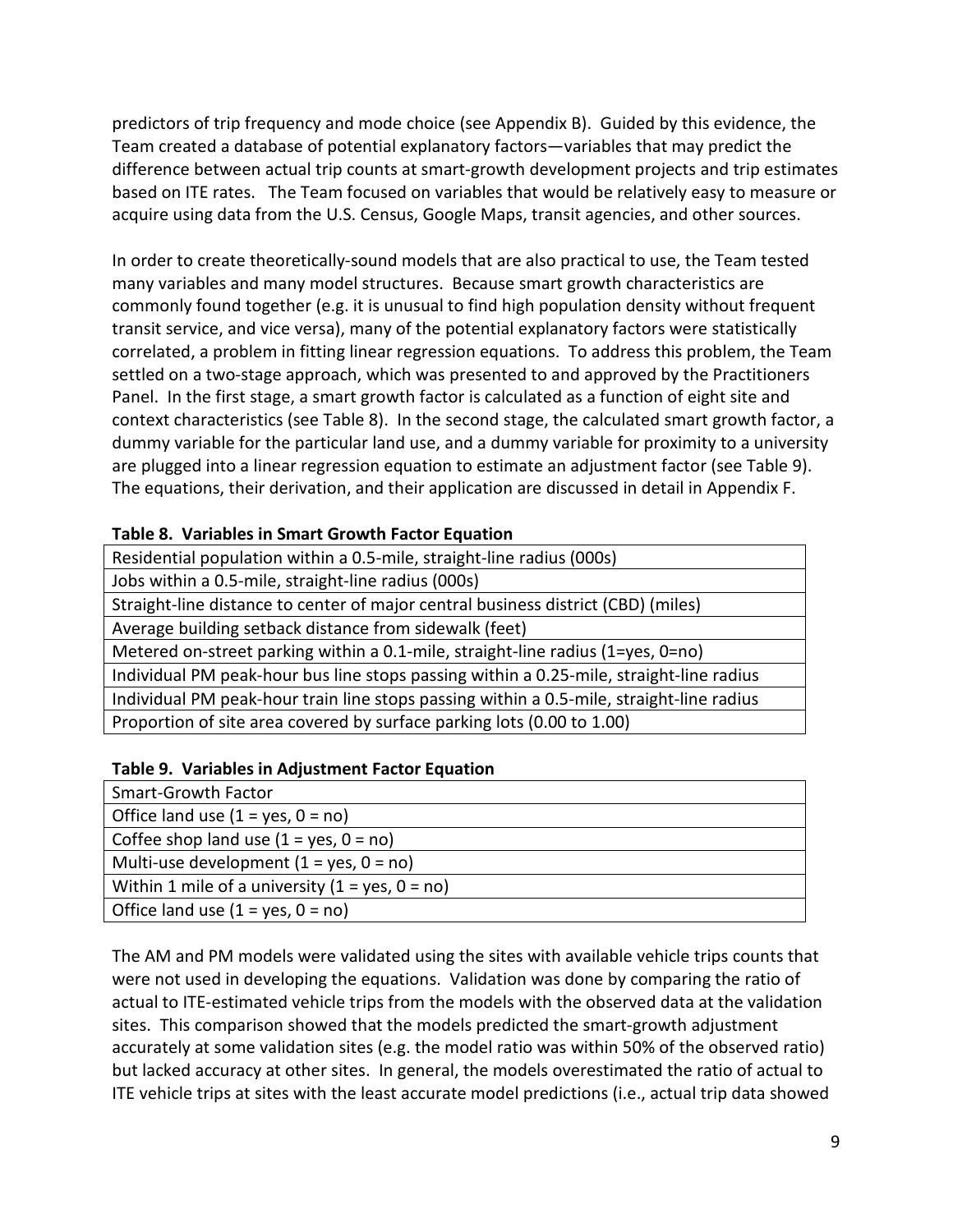that sites had fewer vehicle trips than the model predicted). Thus, the models produced conservative adjustments relative to ITE-based trip estimates.

It is important to note that the resulting models are only appropriate for analysis at single-use sites or single land uses that are a part of multi-use sites and only for such sites that are in smart-growth areas. In consultation with the Practitioners Panel, the Team defined specific criteria that should be met in order to apply the model (Table 10). For sites that do not meet these criteria, the models may overestimate the adjustment to ITE rates and thus underestimate vehicle trips.

| Land Uses              | ITE Trip Generation Land Use Codes: Residential (220, 222, 223, 230, 232),         |
|------------------------|------------------------------------------------------------------------------------|
|                        | office (710), restaurant (925, 931), and coffee/donut shop (936); potentially      |
|                        | applicable to retail land use codes.                                               |
| Development            | The area within a 0.5-mile radius of the site is mostly developed, and             |
|                        | There is a mix of land uses within a 0.25-mile radius of the site, and             |
|                        | J>4,000 and R> $(6,900-0.1)$ , where J is the number of jobs within a 0.5-         |
|                        | mile radius of the site and R is the number of residents within a 0.5-             |
|                        | mile radius of the site, and                                                       |
|                        | There are no special attractors within a 0.25-mile radius of the site              |
|                        | (e.g., stadiums, military bases, commercial airports, etc).                        |
| <b>Transit service</b> | During a typical weekday PM peak hour, there are at least 10 bus stop              |
|                        | locations on all bus lines that pass within any part of a 0.25-mile radius         |
|                        | around the study site, or 5 individual train stop locations on all train lines     |
|                        | that pass within any part of a 0.5-mile radius around the study site during a      |
|                        | typical weekday PM peak hour.                                                      |
| Pedestrian or          | There is at least one designated bicycle facility within two blocks of the edge    |
| bicycle                | of the site (designated bicycle facilities include multi-use trails, cycle tracks, |
| infrastructure         | and bicycle lanes), or there is >50% sidewalk coverage on streets within a         |
|                        | 0.25-mile radius of the site.                                                      |

# **Table 10. Criteria for Applying Models**

The UC Davis Project Team developed a spreadsheet tool that practitioners can use to apply the method. The first page of the spreadsheet outlines the criteria for applying the method. The practitioner enters data for the development project for each of the criteria. If the development project meets the criteria, the practitioner can then move to the second page, where he or she enters additional data needed by the models, and the spreadsheet then calculates the adjustment factors and trip generation estimates. The Practitioners Panel reviewed draft versions of the spreadsheet tool and made many useful suggestions to improve its usability. The spreadsheet tool is available at:

[http://downloads.ice.ucdavis.edu/ultrans/smartgrowthtripgen/CA\\_SGTG\\_Spreadsheet\\_Tool\\_1.0.xlsx](http://downloads.ice.ucdavis.edu/ultrans/smartgrowthtripgen/CA_SGTG_Spreadsheet_Tool_1.0.xlsx)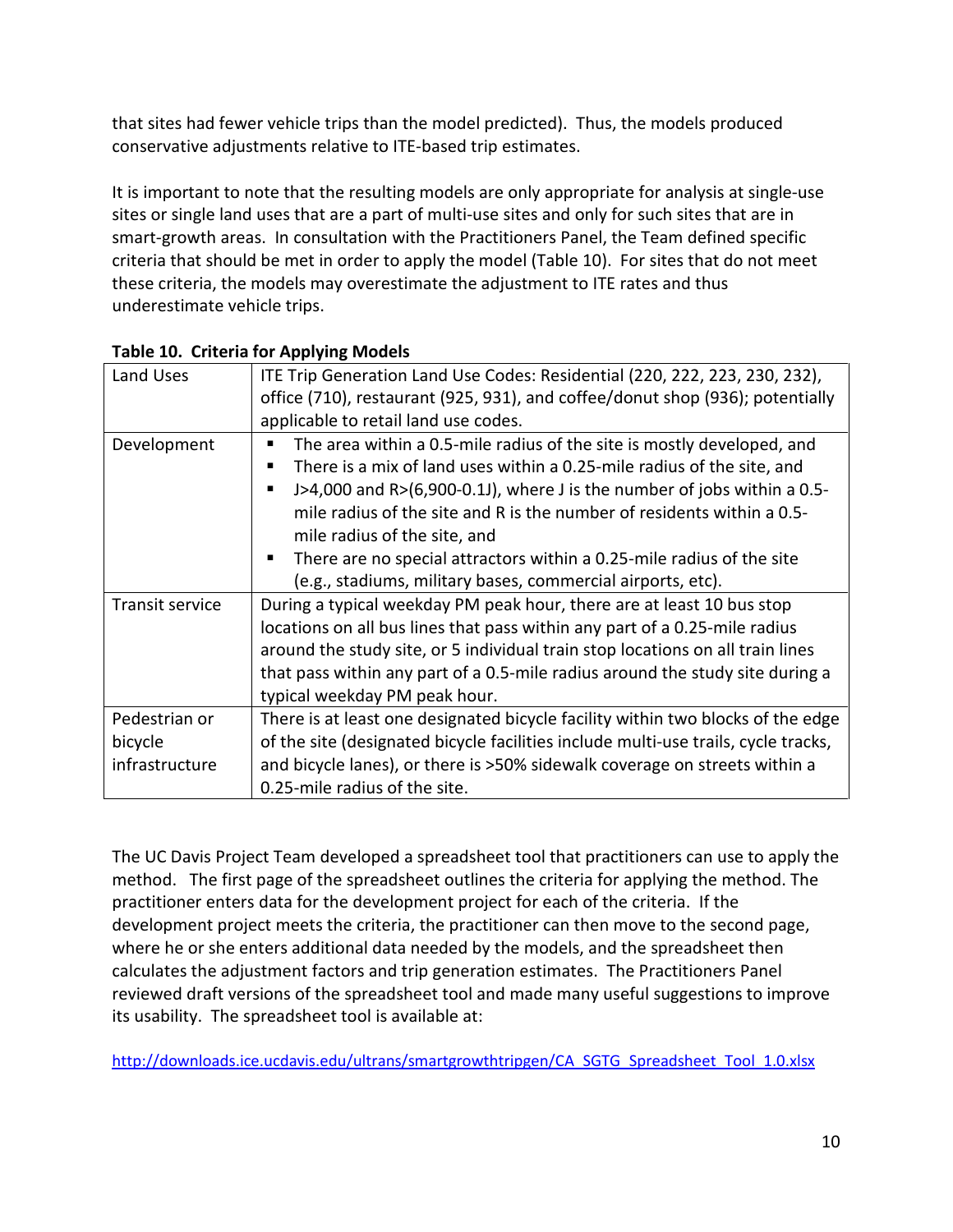## <span id="page-13-0"></span>**5. Conclusions**

This project addressed the need for a methodology that practitioners can use to estimate multimodal trip-generation rates for proposed smart-growth land use development projects in California. After identifying and assessing existing alternatives to ITE trip generation rates, the UC Davis Project Team concluded that a new method, based on new data, was needed. The Team collected multi-model trip-generation data at 30 locations in California and used these data, along with available data from other studies, to develop a smart-growth trip-generation tool.

This tool represents a significant step forward, but additional work is needed. It is likely that the small-sample models do not account for all of the complex variation in sites, including different levels of economic activity at particular locations. Additional data collection is needed at a wider range of land uses and at sites with a wider range of characteristics. Given enough data, it may be possible to develop separate models for different land use categories to account for the specific ways that smart growth characteristics affect trip generation for those uses. In addition, given enough data, it may be possible to develop models that estimate trips directly as a function of site characteristics rather than as an adjustment to ITE-based estimates. Ultimately, the results of this and future studies will benefit practitioners seeking to evaluate developments that support sustainable transportation and land use systems.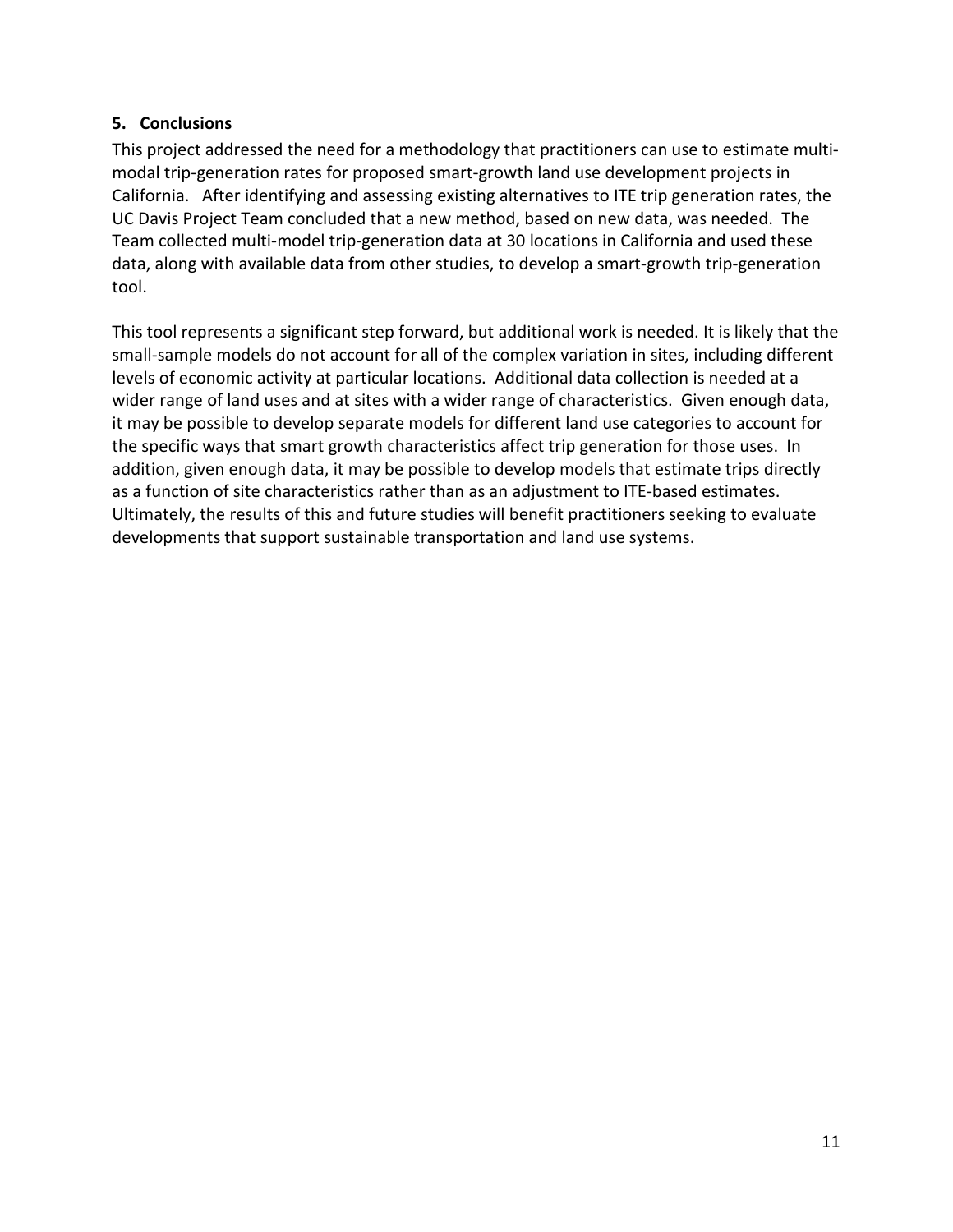## <span id="page-14-0"></span>**6. References**

Arrington, G. B. and R. Cervero. Effects of TOD on Housing, Parking, and Travel, Transit Cooperative Research Program (TCRP) Report 128, Available online, [http://144.171.11.107/Main/Public/Blurbs/160307.aspx,](http://144.171.11.107/Main/Public/Blurbs/160307.aspx) 2008.

Bochner, B.S., K. Hooper, B. Sperry, and R. Dunphy. Enhancing Internal Trip Capture Estimation for Mixed-Use Developments, National Cooperative Highway Research Program (NCHRP) Report 684, Available online, [http://onlinepubs.trb.org/onlinepubs/nchrp/nchrp\\_rpt\\_684.pdf,](http://onlinepubs.trb.org/onlinepubs/nchrp/nchrp_rpt_684.pdf) 2011.

Environmental Protection Agency. .Trip Generation Tool for Mixed-Use Developments. Available online, [http://www.epa.gov/smartgrowth/mxd\\_tripgeneration.html,](http://www.epa.gov/smartgrowth/mxd_tripgeneration.html) 2012.

Institute of Transportation Engineers. Trip Generation. 9<sup>th</sup> Edition, Washington, DC, 2012.

Institute of Transportation Engineers. Trip Generation Handbook: An ITE Recommended Practice, Second Edition, Principal Editor: Hooper, K.G., June 2004.

JMP Consultants. Standard Assessment Monitoring, TRICS® System, United Kingdom, Available Online[, http://www.trics.org/sam/sam\\_process.cfm,](http://www.trics.org/sam/sam_process.cfm) 2012.

Kimley Horn & Associates, Inc. in association with Economic & Planning Systems and Gene Bregman & Associates. Trip-Generation Rates for Urban Infill Land Uses in California,Phase 2: Data Collection, Prepared for California Department of Transportation, Available online, [http://www.dot.ca.gov/research/researchreports/reports/2009/final\\_summary\\_report](http://www.dot.ca.gov/research/researchreports/reports/2009/final_summary_report-calif._infill_trip-generation_rates_study_july_2009.pdf)calif. infill trip-generation rates study july 2009.pdf, 2009.

Muldoon, D., & Bloomberg, L. Development of Best Practices for Traffic Impact Studies. Transportation Research Record: Journal of the Transportation Research Board, Volume 2077, 32-38, 2008.

Pike, L. Generation of Walking, Cycling and Public Transport Trips: Pilot Study, New Zealand Transportation Agency Research Report 439, Available online, [http://www.nzta.govt.nz/resources/research/reports/439/docs/439.pdf,](http://www.nzta.govt.nz/resources/research/reports/439/docs/439.pdf) March 2011.

San Diego Association of Governments (SANDAG). Trip Generation and Parking Strategies for Smart Growth Planning: Tools for the San Diego Region, Prepared by Fehr & Peers in association with VRPA Technologies and KTU+A, Available online, [http://www.sandag.org/uploads/publicationid/publicationid\\_1500\\_11604.pdf,](http://www.sandag.org/uploads/publicationid/publicationid_1500_11604.pdf) June 2010.

San Francisco Bay Area Metropolitan Transportation Commission (MTC). Characteristics of Rail and Ferry Station Area Residents in the San Francisco Bay Area, Available online: [http://www.mtc.ca.gov/planning/smart\\_growth/stars/,](http://www.mtc.ca.gov/planning/smart_growth/stars/) 2006.